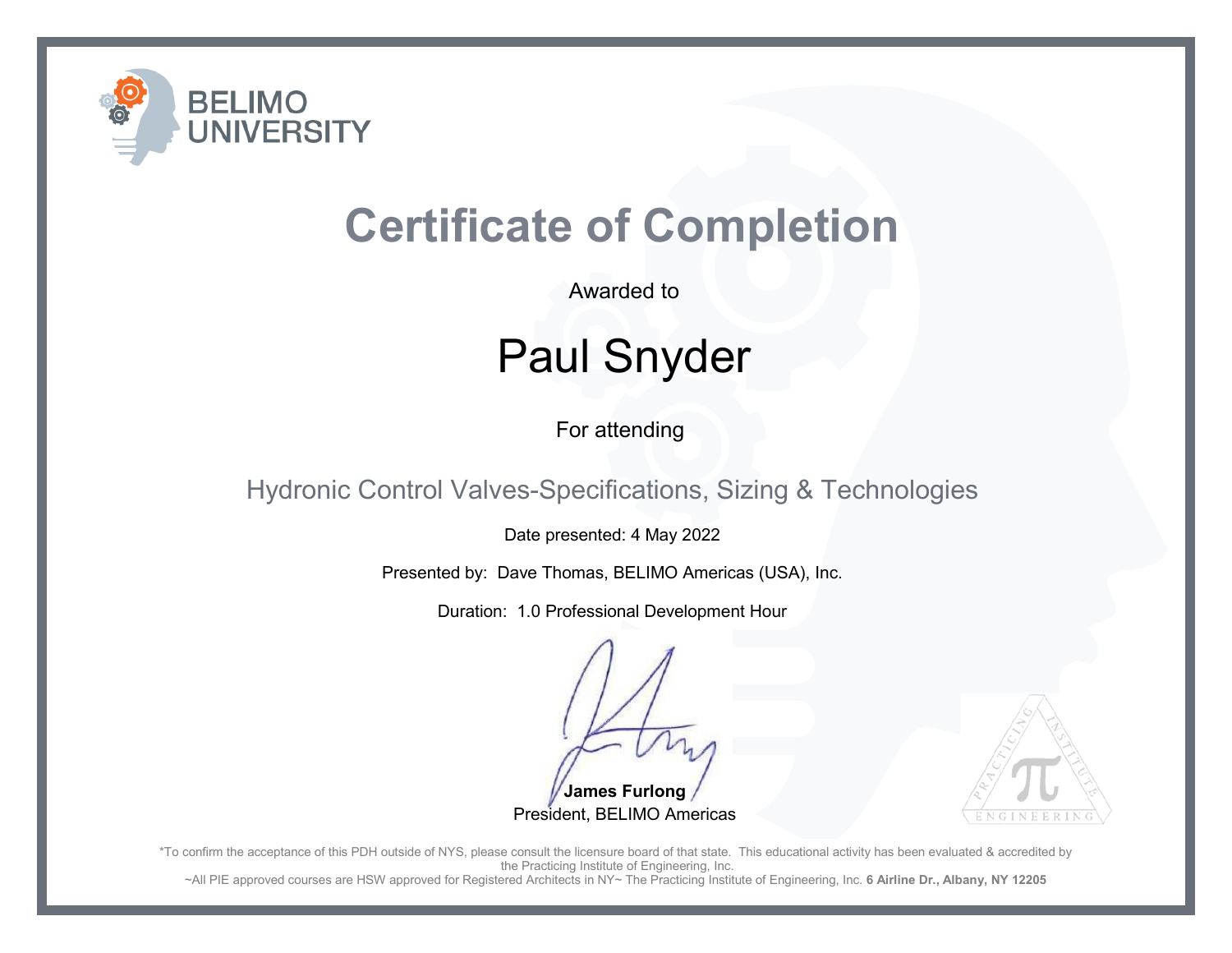

Awarded to

## Bill Dethero

For attending

Hydronic Control Valves-Specifications, Sizing & Technologies

Date presented: 4 May 2022

Presented by: Dave Thomas, BELIMO Americas (USA), Inc.

Duration: 1.0 Professional Development Hour

**James Furlong**President, BELIMO Americas



\*To confirm the acceptance of this PDH outside of NYS, please consult the licensure board of that state. This educational activity has been evaluated & accredited by the Practicing Institute of Engineering, Inc.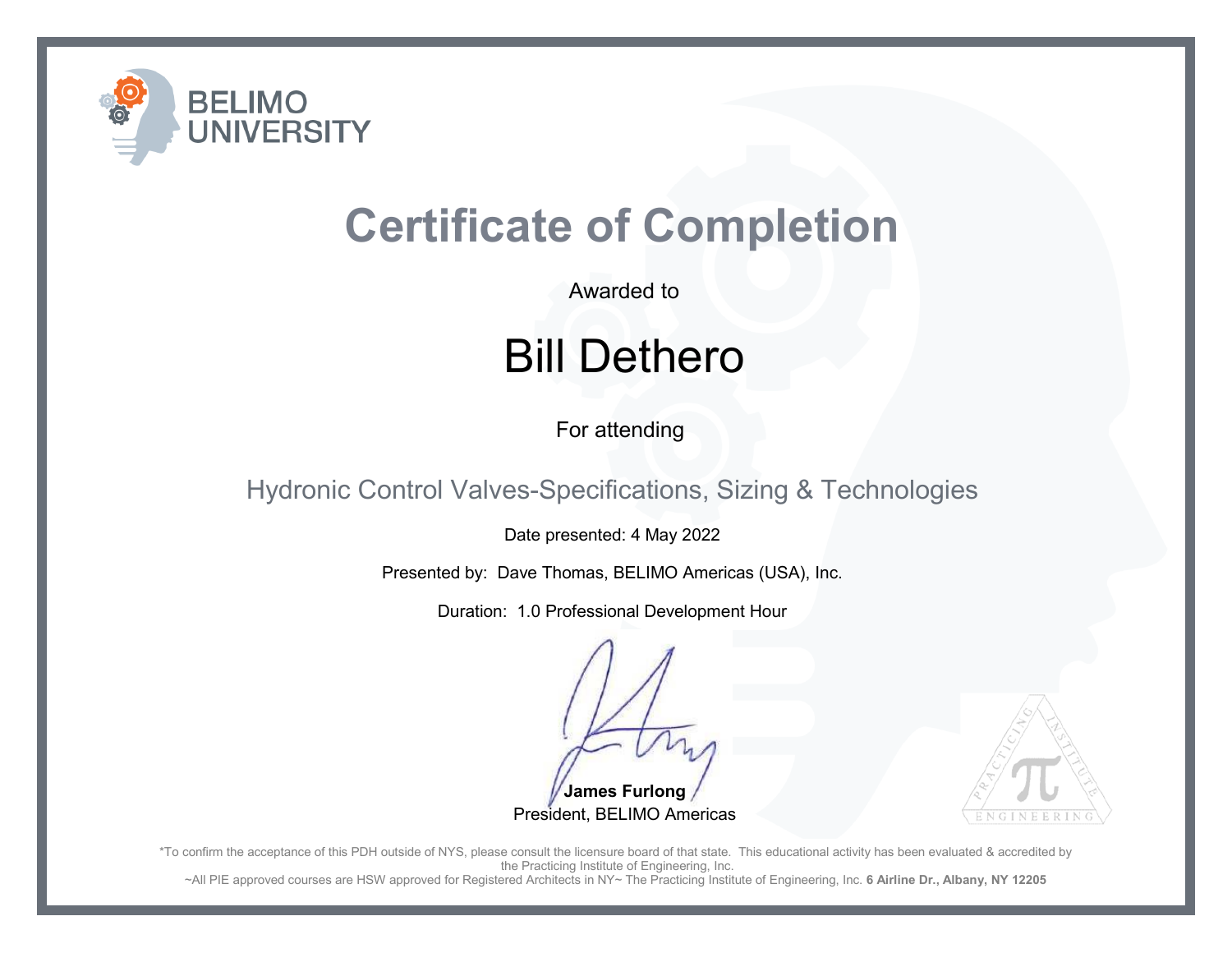

Awarded to

## Danny West

For attending

Hydronic Control Valves-Specifications, Sizing & Technologies

Date presented: 4 May 2022

Presented by: Dave Thomas, BELIMO Americas (USA), Inc.

Duration: 1.0 Professional Development Hour

**James Furlong**President, BELIMO Americas



\*To confirm the acceptance of this PDH outside of NYS, please consult the licensure board of that state. This educational activity has been evaluated & accredited by the Practicing Institute of Engineering, Inc.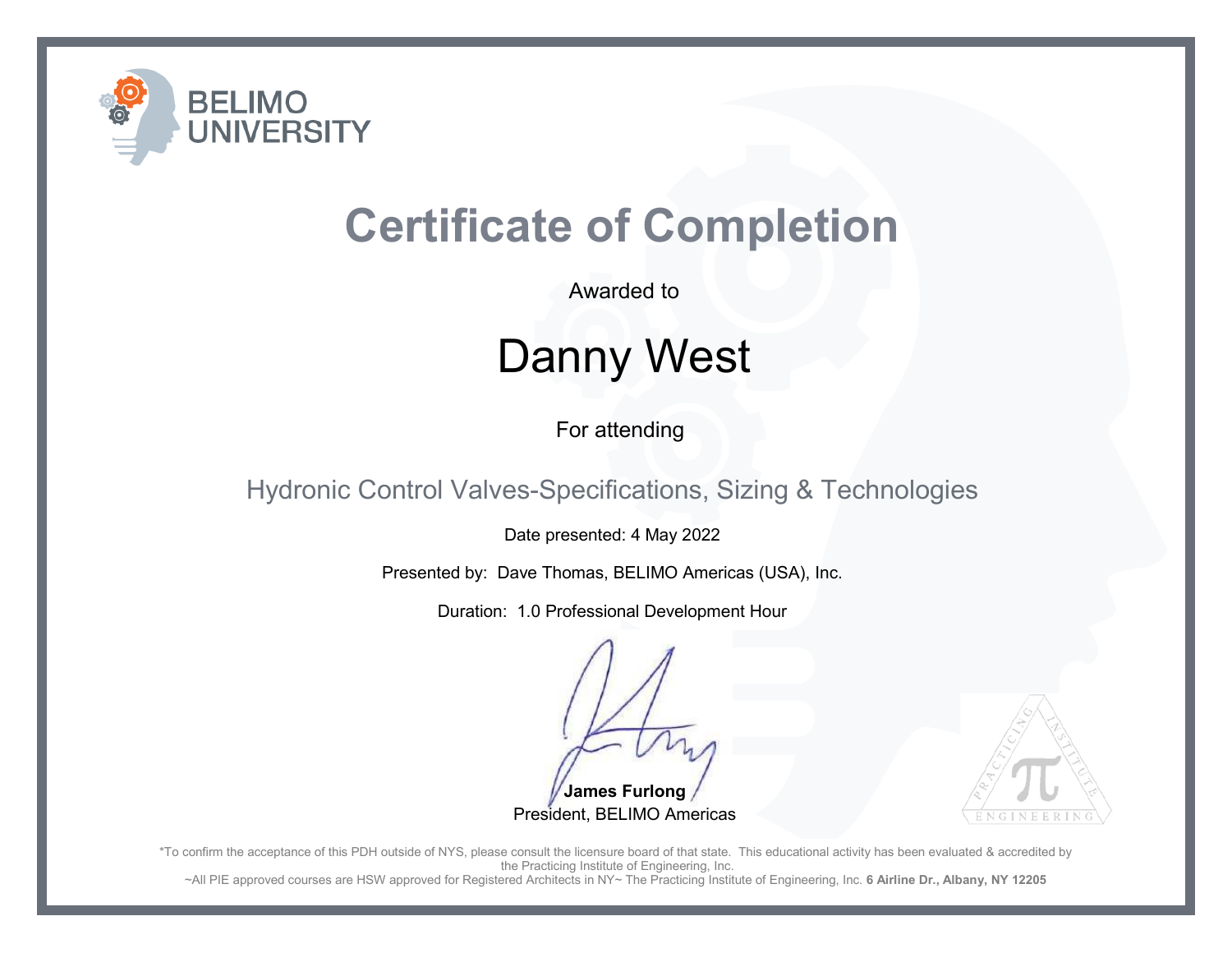

Awarded to

### Tim Lee

For attending

Hydronic Control Valves-Specifications, Sizing & Technologies

Date presented: 4 May 2022

Presented by: Dave Thomas, BELIMO Americas (USA), Inc.

Duration: 1.0 Professional Development Hour

**James Furlong**President, BELIMO Americas



\*To confirm the acceptance of this PDH outside of NYS, please consult the licensure board of that state. This educational activity has been evaluated & accredited by the Practicing Institute of Engineering, Inc.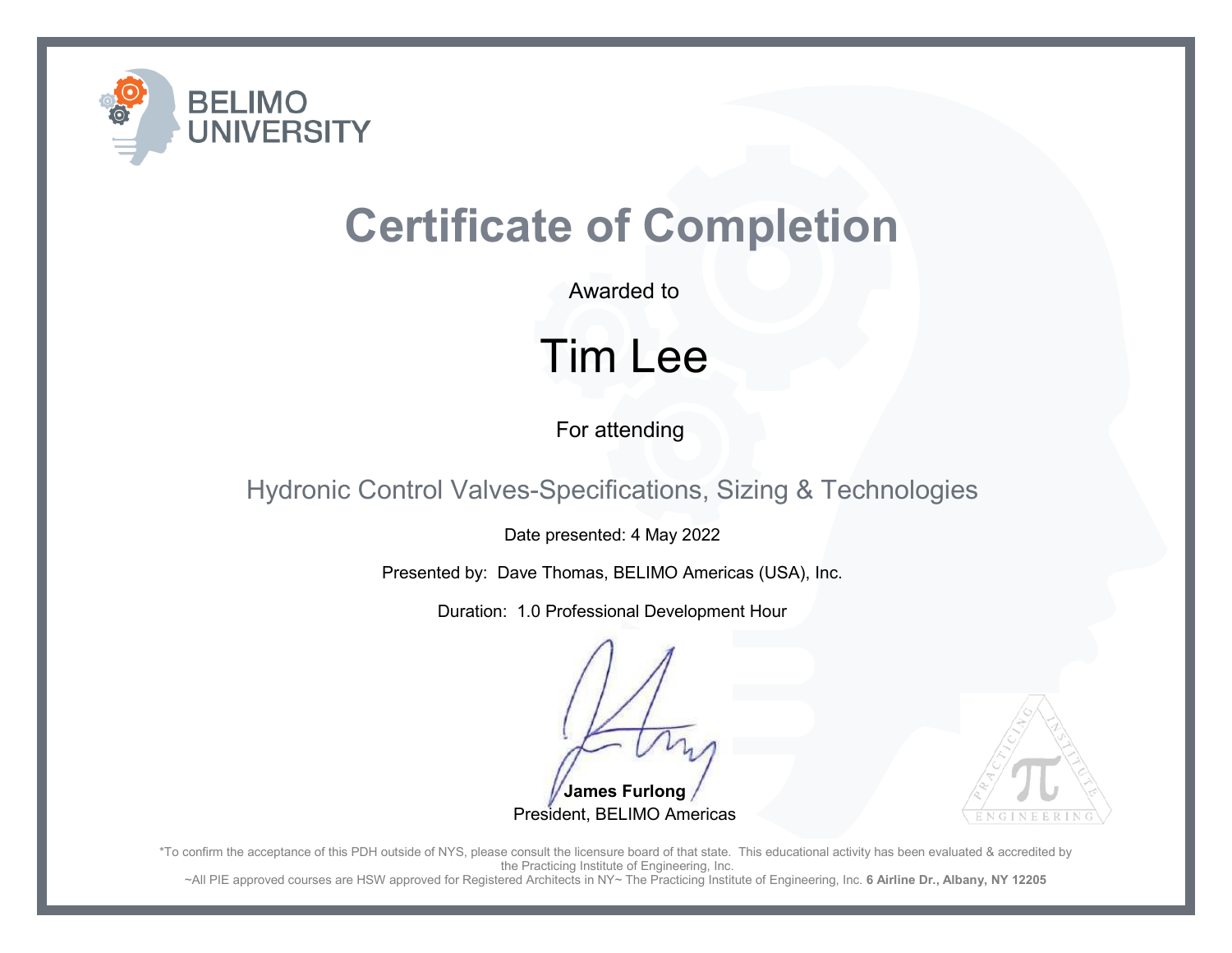

Awarded to

#### Aaron Adams

For attending

Hydronic Control Valves-Specifications, Sizing & Technologies

Date presented: 4 May 2022

Presented by: Dave Thomas, BELIMO Americas (USA), Inc.

Duration: 1.0 Professional Development Hour

**James Furlong**President, BELIMO Americas



\*To confirm the acceptance of this PDH outside of NYS, please consult the licensure board of that state. This educational activity has been evaluated & accredited by the Practicing Institute of Engineering, Inc.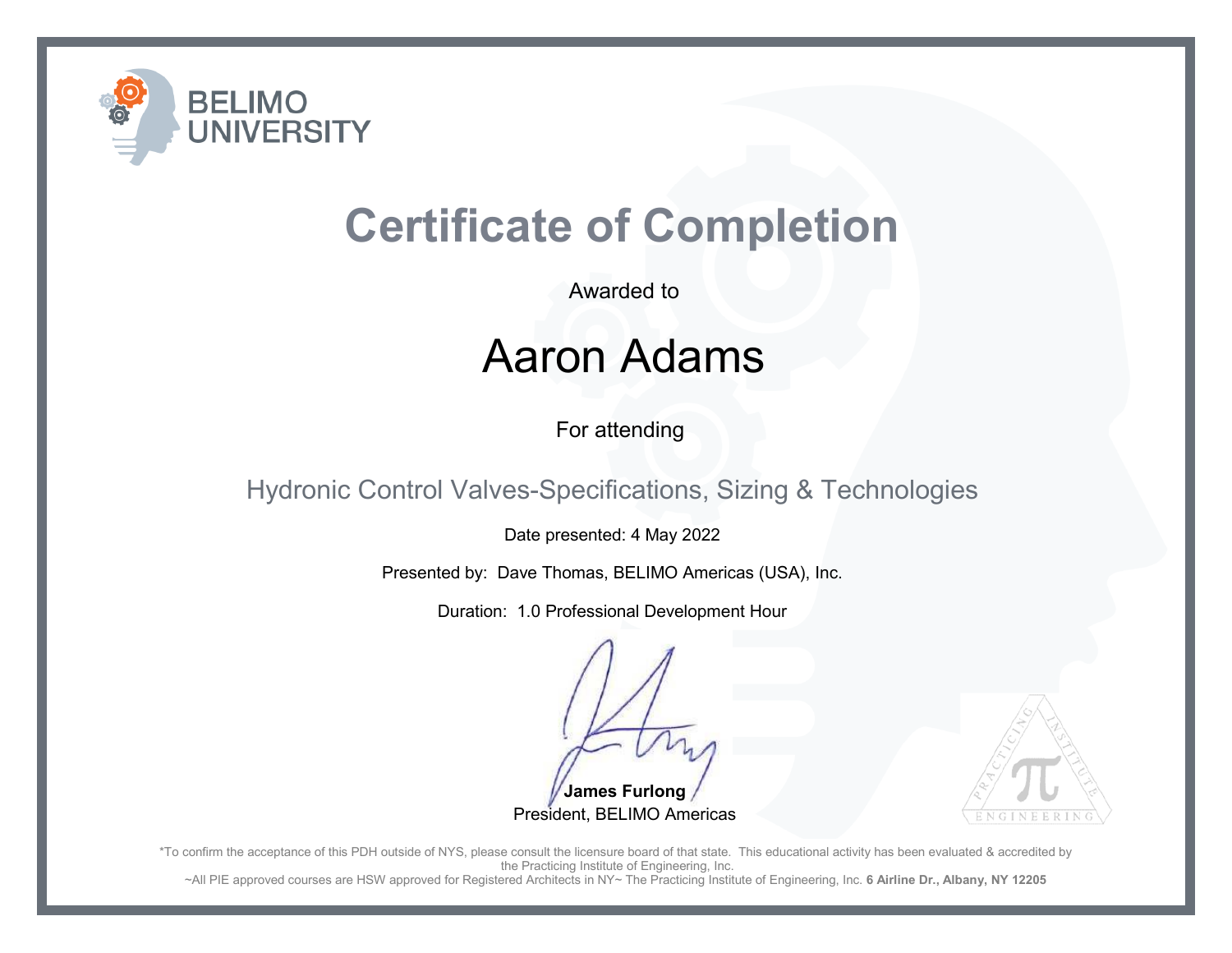

Awarded to

# Will Sumey

For attending

Hydronic Control Valves-Specifications, Sizing & Technologies

Date presented: 4 May 2022

Presented by: Dave Thomas, BELIMO Americas (USA), Inc.

Duration: 1.0 Professional Development Hour

**James Furlong**President, BELIMO Americas



\*To confirm the acceptance of this PDH outside of NYS, please consult the licensure board of that state. This educational activity has been evaluated & accredited by the Practicing Institute of Engineering, Inc.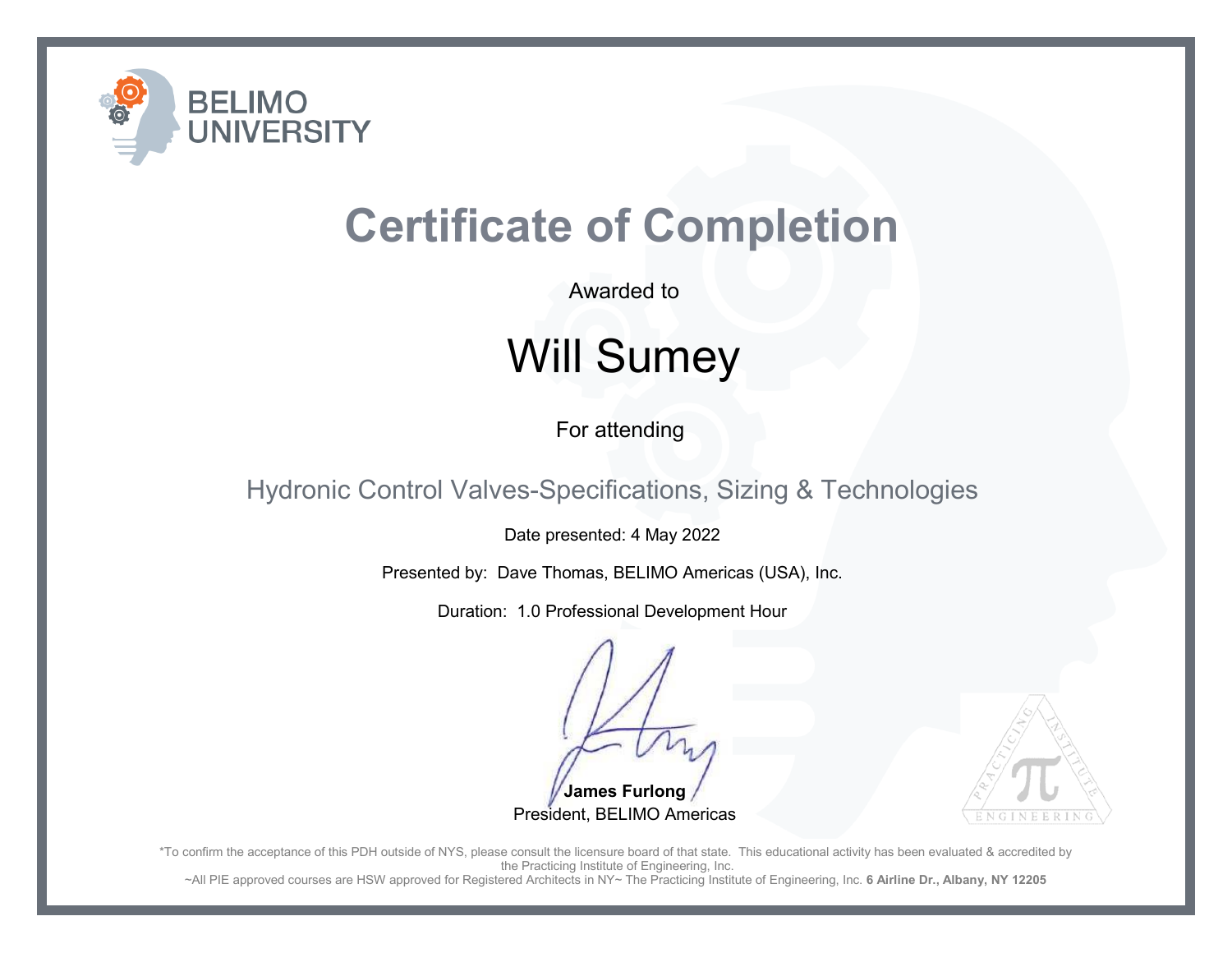

Awarded to

# Tricia King

For attending

Hydronic Control Valves-Specifications, Sizing & Technologies

Date presented: 4 May 2022

Presented by: Dave Thomas, BELIMO Americas (USA), Inc.

Duration: 1.0 Professional Development Hour

**James Furlong**President, BELIMO Americas



\*To confirm the acceptance of this PDH outside of NYS, please consult the licensure board of that state. This educational activity has been evaluated & accredited by the Practicing Institute of Engineering, Inc.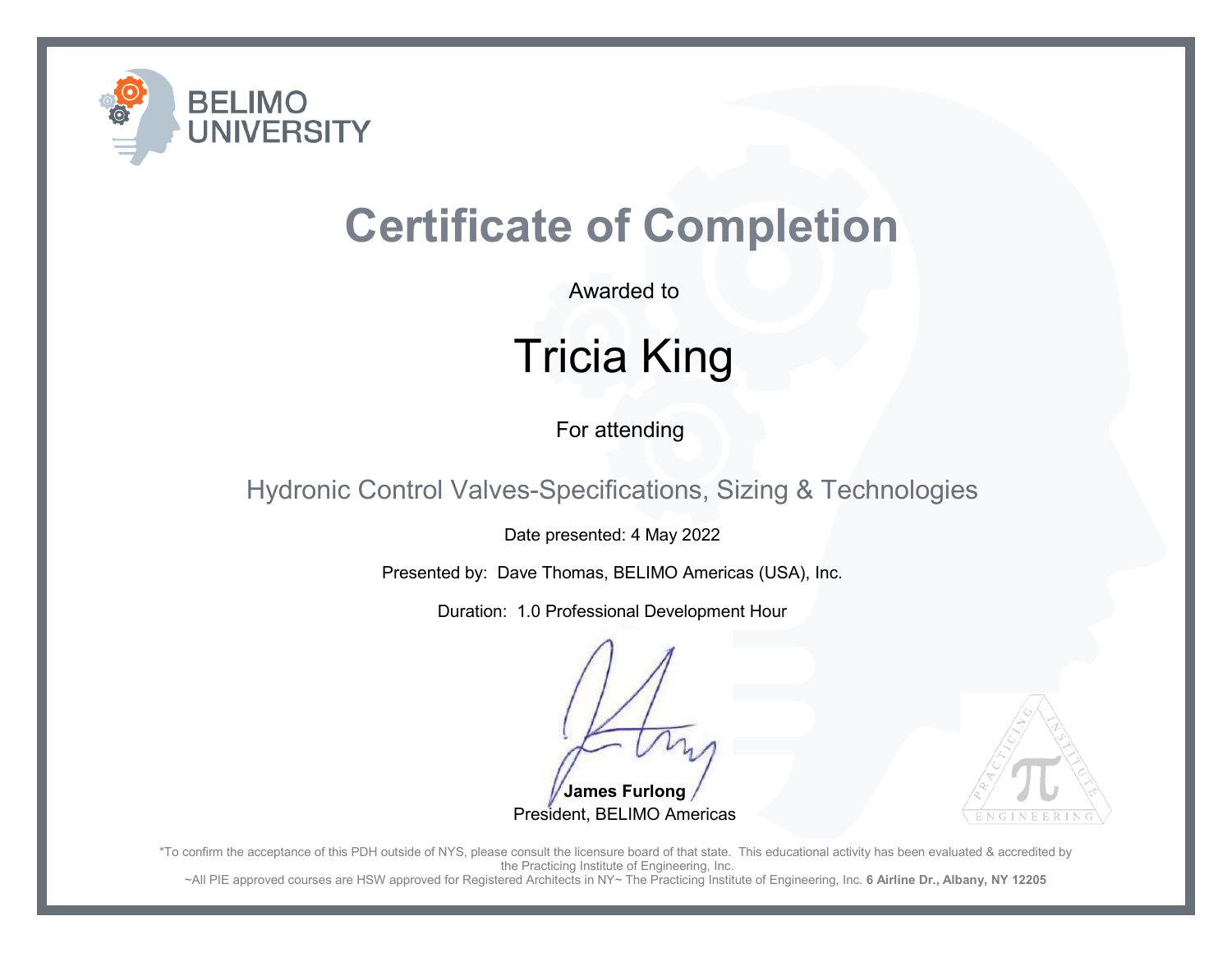

Awarded to

# Craig Schand

For attending

Hydronic Control Valves-Specifications, Sizing & Technologies

Date presented: 4 May 2022

Presented by: Dave Thomas, BELIMO Americas (USA), Inc.

Duration: 1.0 Professional Development Hour

**James Furlong**President, BELIMO Americas



\*To confirm the acceptance of this PDH outside of NYS, please consult the licensure board of that state. This educational activity has been evaluated & accredited by the Practicing Institute of Engineering, Inc.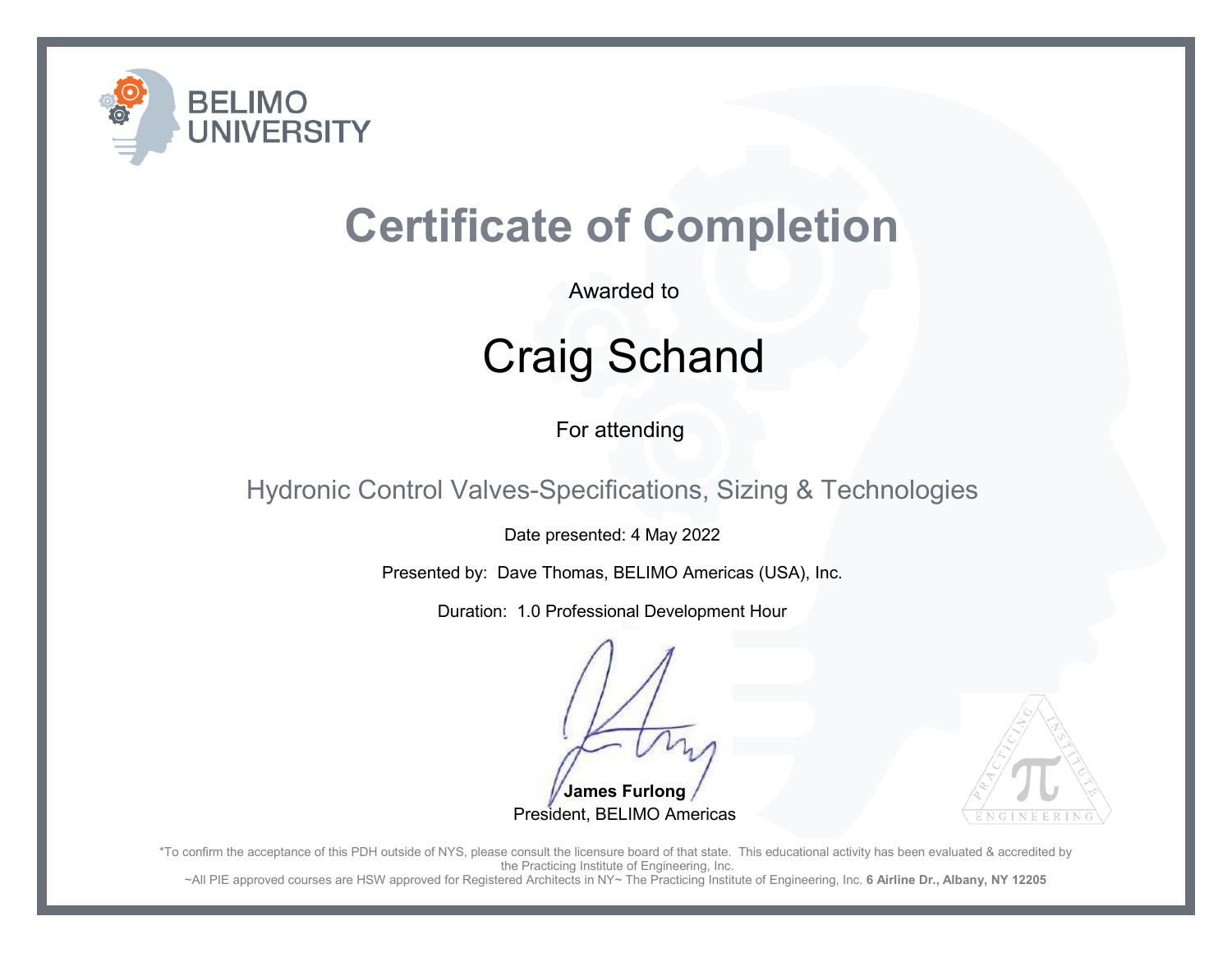

Awarded to

## Lynn Rice

For attending

Hydronic Control Valves-Specifications, Sizing & Technologies

Date presented: 4 May 2022

Presented by: Dave Thomas, BELIMO Americas (USA), Inc.

Duration: 1.0 Professional Development Hour

**James Furlong**President, BELIMO Americas



\*To confirm the acceptance of this PDH outside of NYS, please consult the licensure board of that state. This educational activity has been evaluated & accredited by the Practicing Institute of Engineering, Inc.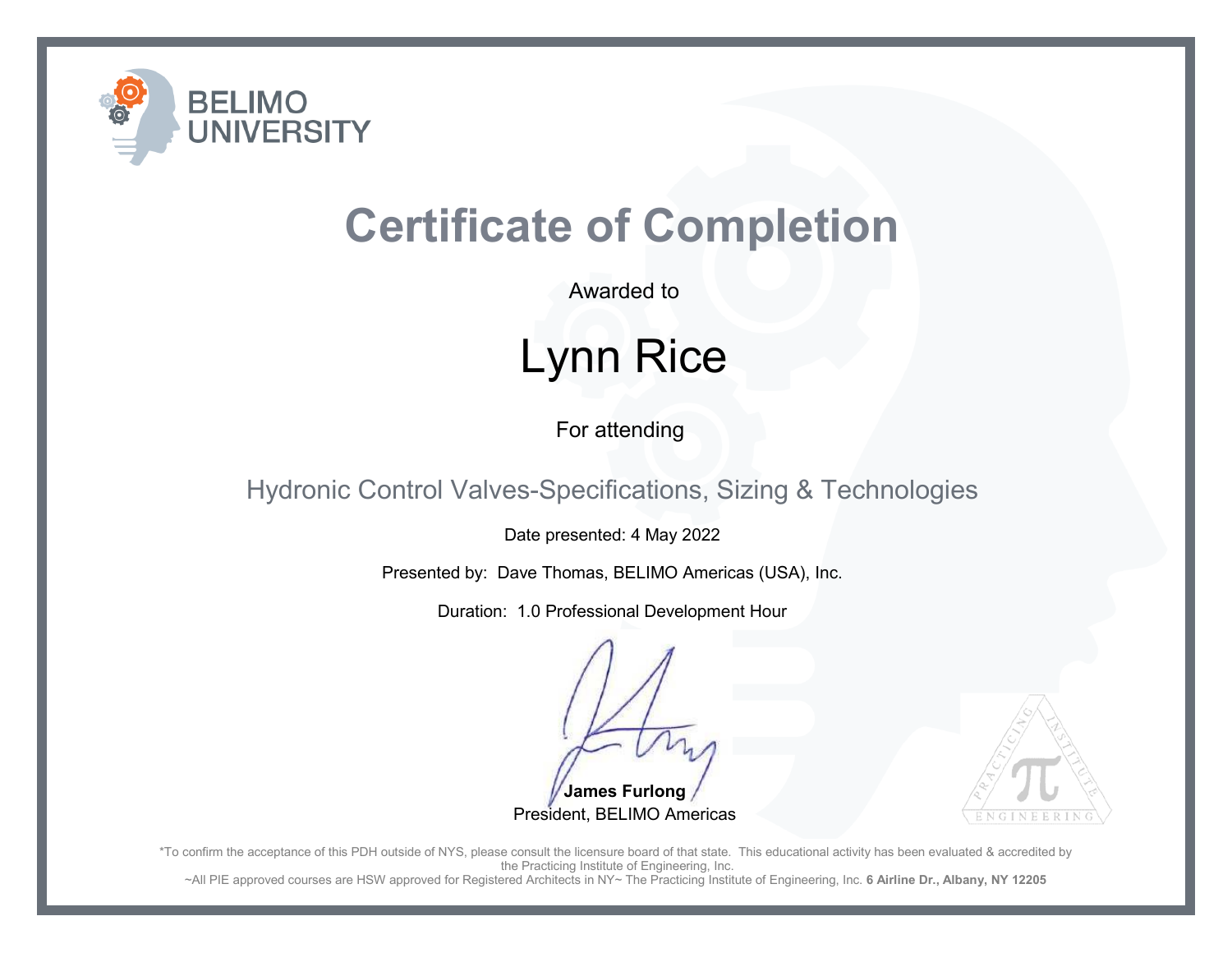

Awarded to

## Alex Ramsey

For attending

Hydronic Control Valves-Specifications, Sizing & Technologies

Date presented: 4 May 2022

Presented by: Dave Thomas, BELIMO Americas (USA), Inc.

Duration: 1.0 Professional Development Hour

**James Furlong**President, BELIMO Americas



\*To confirm the acceptance of this PDH outside of NYS, please consult the licensure board of that state. This educational activity has been evaluated & accredited by the Practicing Institute of Engineering, Inc.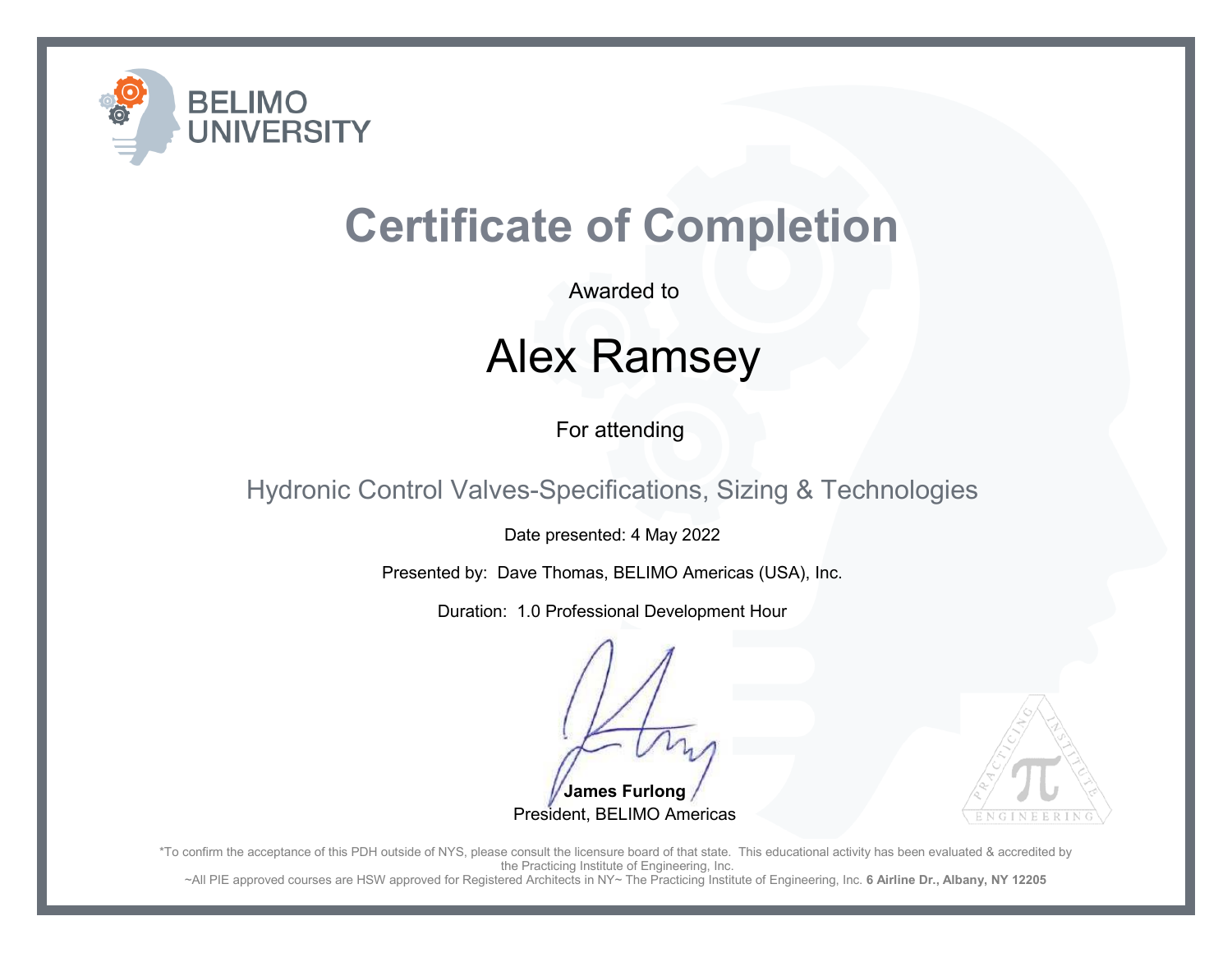

Awarded to

# Jeff Rayburn

For attending

Hydronic Control Valves-Specifications, Sizing & Technologies

Date presented: 4 May 2022

Presented by: Dave Thomas, BELIMO Americas (USA), Inc.

Duration: 1.0 Professional Development Hour

**James Furlong**President, BELIMO Americas



\*To confirm the acceptance of this PDH outside of NYS, please consult the licensure board of that state. This educational activity has been evaluated & accredited by the Practicing Institute of Engineering, Inc.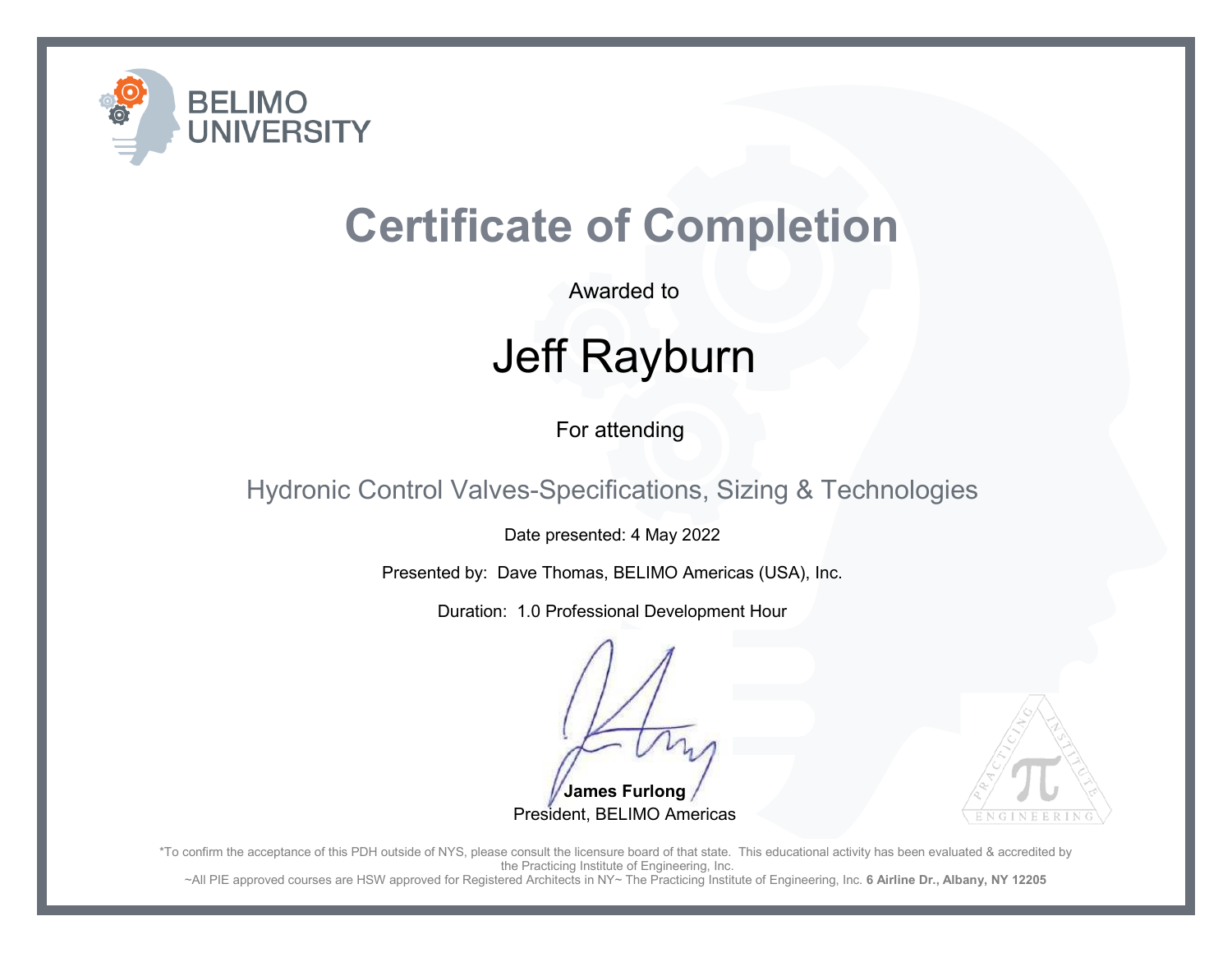

Awarded to

## Kay Thrashe

For attending

Hydronic Control Valves-Specifications, Sizing & Technologies

Date presented: 4 May 2022

Presented by: Dave Thomas, BELIMO Americas (USA), Inc.

Duration: 1.0 Professional Development Hour

**James Furlong**President, BELIMO Americas



\*To confirm the acceptance of this PDH outside of NYS, please consult the licensure board of that state. This educational activity has been evaluated & accredited by the Practicing Institute of Engineering, Inc.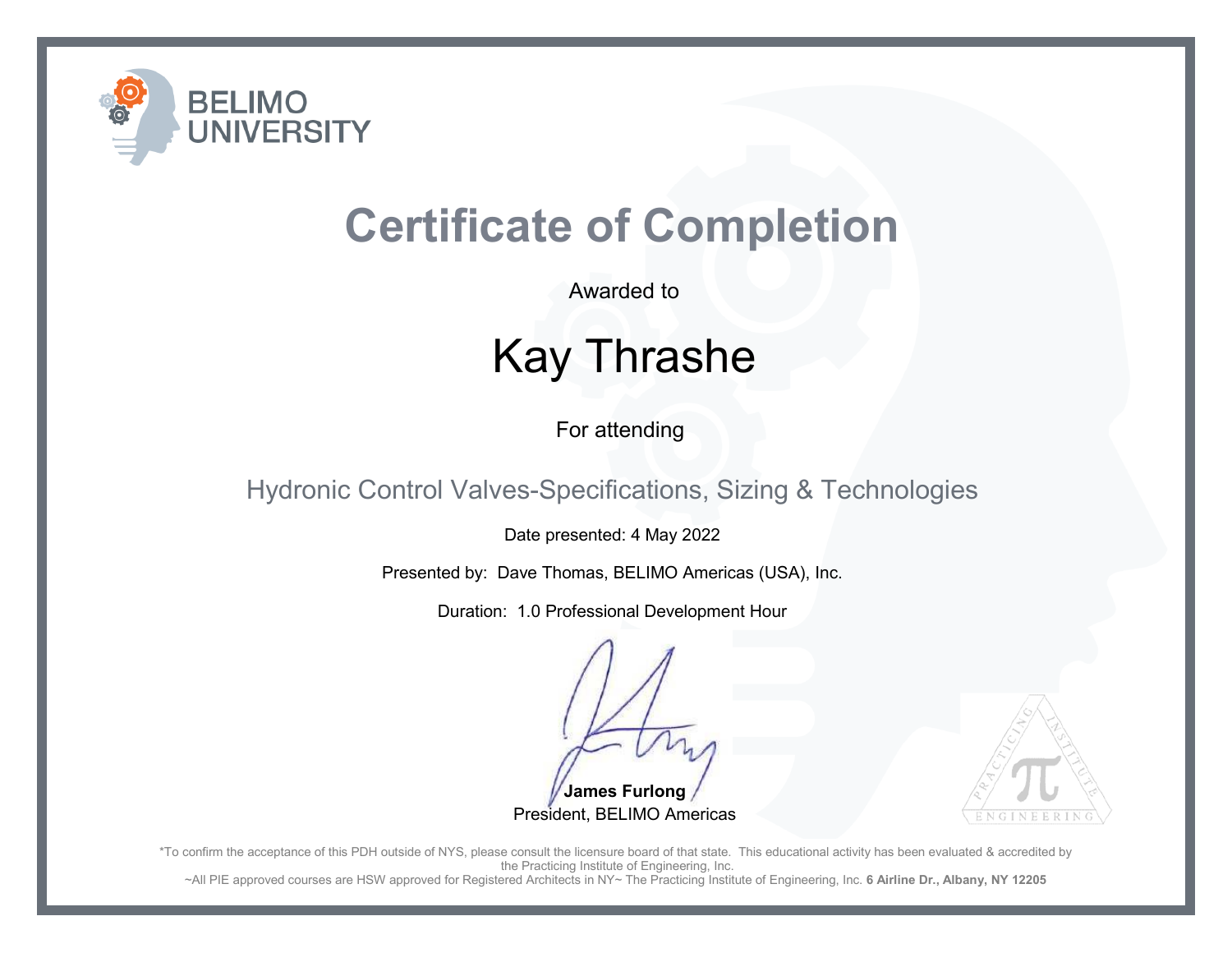

Awarded to

# Mary Opalka

For attending

Hydronic Control Valves-Specifications, Sizing & Technologies

Date presented: 4 May 2022

Presented by: Dave Thomas, BELIMO Americas (USA), Inc.

Duration: 1.0 Professional Development Hour

**James Furlong**President, BELIMO Americas



\*To confirm the acceptance of this PDH outside of NYS, please consult the licensure board of that state. This educational activity has been evaluated & accredited by the Practicing Institute of Engineering, Inc.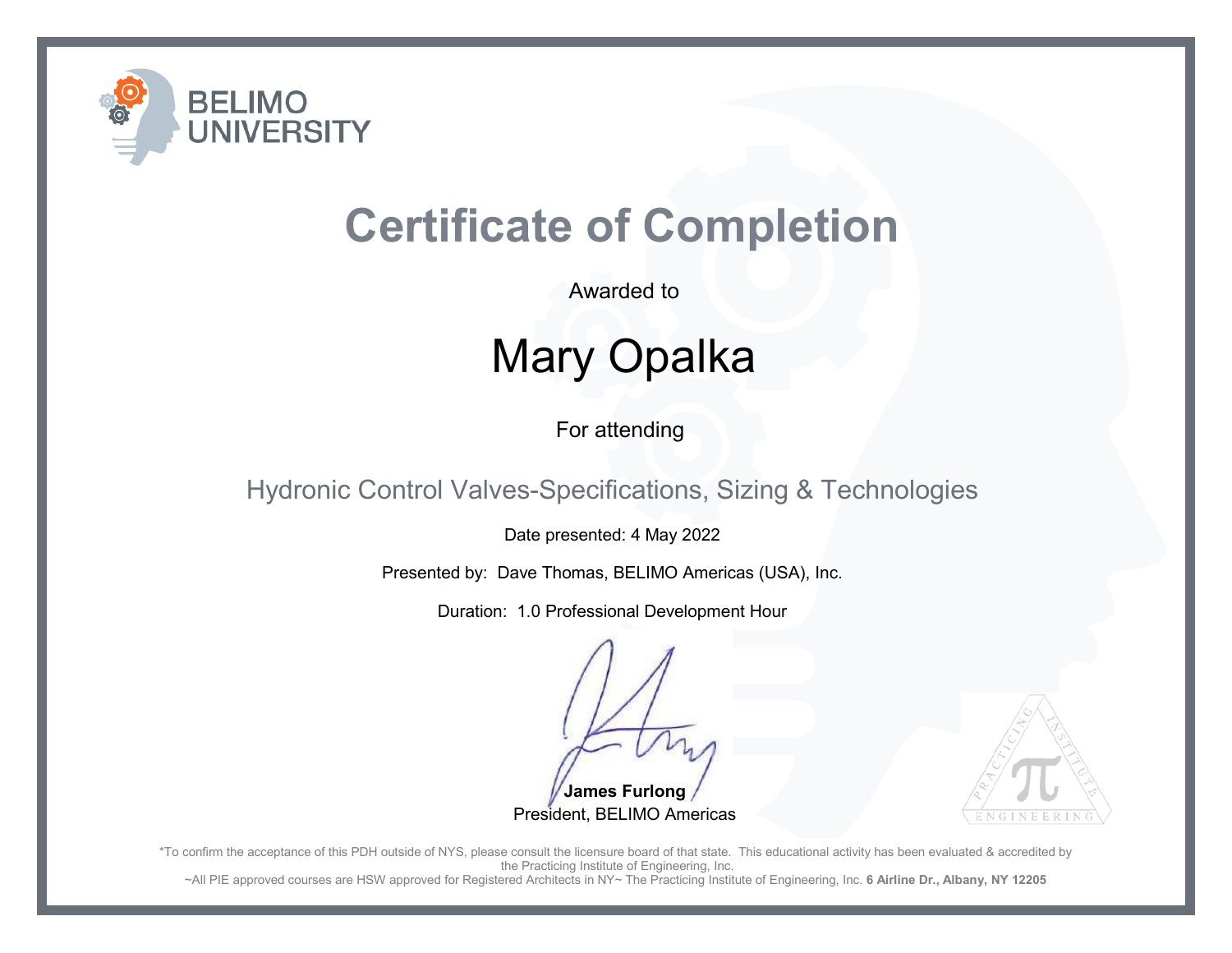

Awarded to

### Chris Azar

For attending

Hydronic Control Valves-Specifications, Sizing & Technologies

Date presented: 4 May 2022

Presented by: Dave Thomas, BELIMO Americas (USA), Inc.

Duration: 1.0 Professional Development Hour

**James Furlong**President, BELIMO Americas



\*To confirm the acceptance of this PDH outside of NYS, please consult the licensure board of that state. This educational activity has been evaluated & accredited by the Practicing Institute of Engineering, Inc.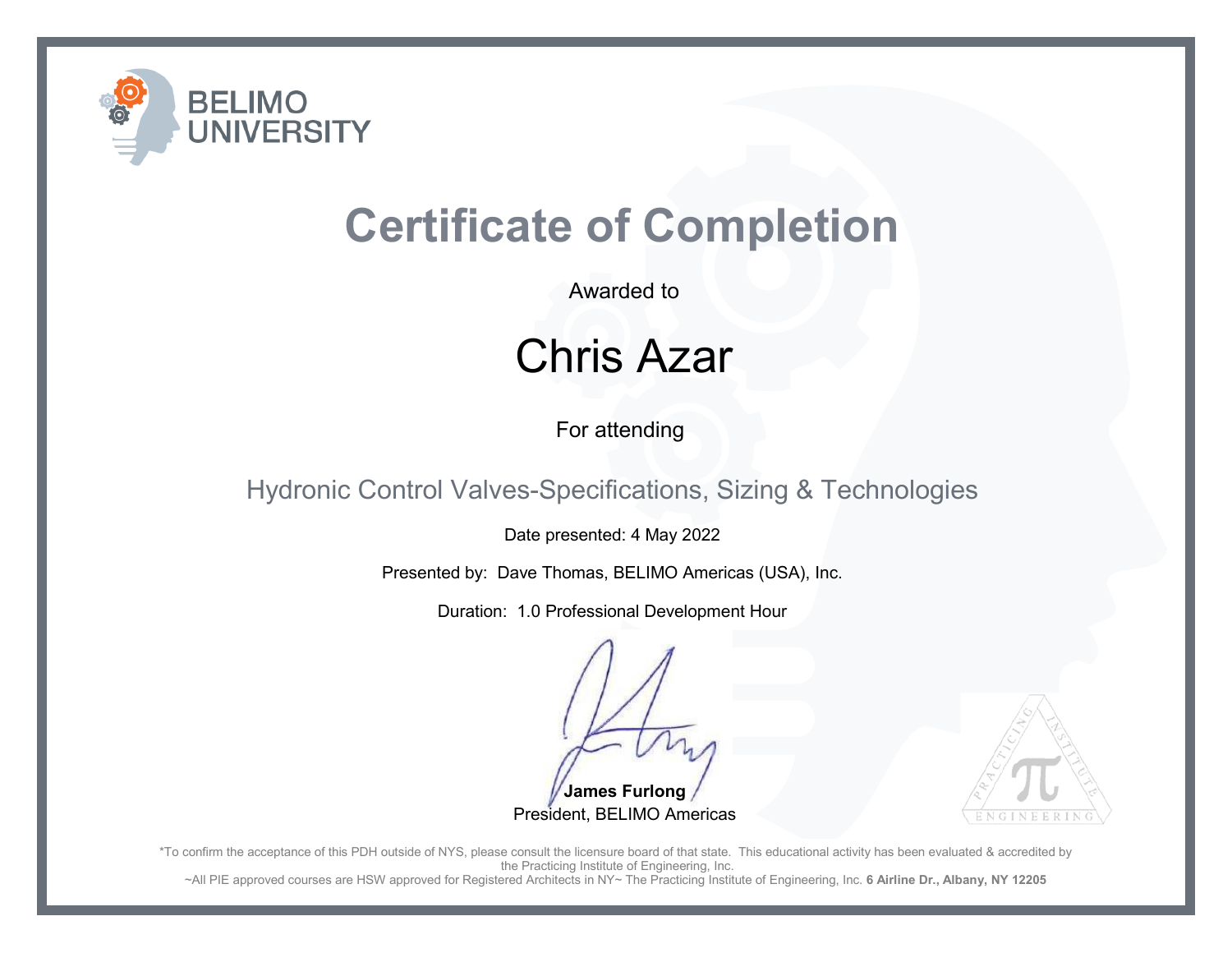

Awarded to

## Fred Sumrall

For attending

Hydronic Control Valves-Specifications, Sizing & Technologies

Date presented: 4 May 2022

Presented by: Dave Thomas, BELIMO Americas (USA), Inc.

Duration: 1.0 Professional Development Hour

**James Furlong**President, BELIMO Americas



\*To confirm the acceptance of this PDH outside of NYS, please consult the licensure board of that state. This educational activity has been evaluated & accredited by the Practicing Institute of Engineering, Inc.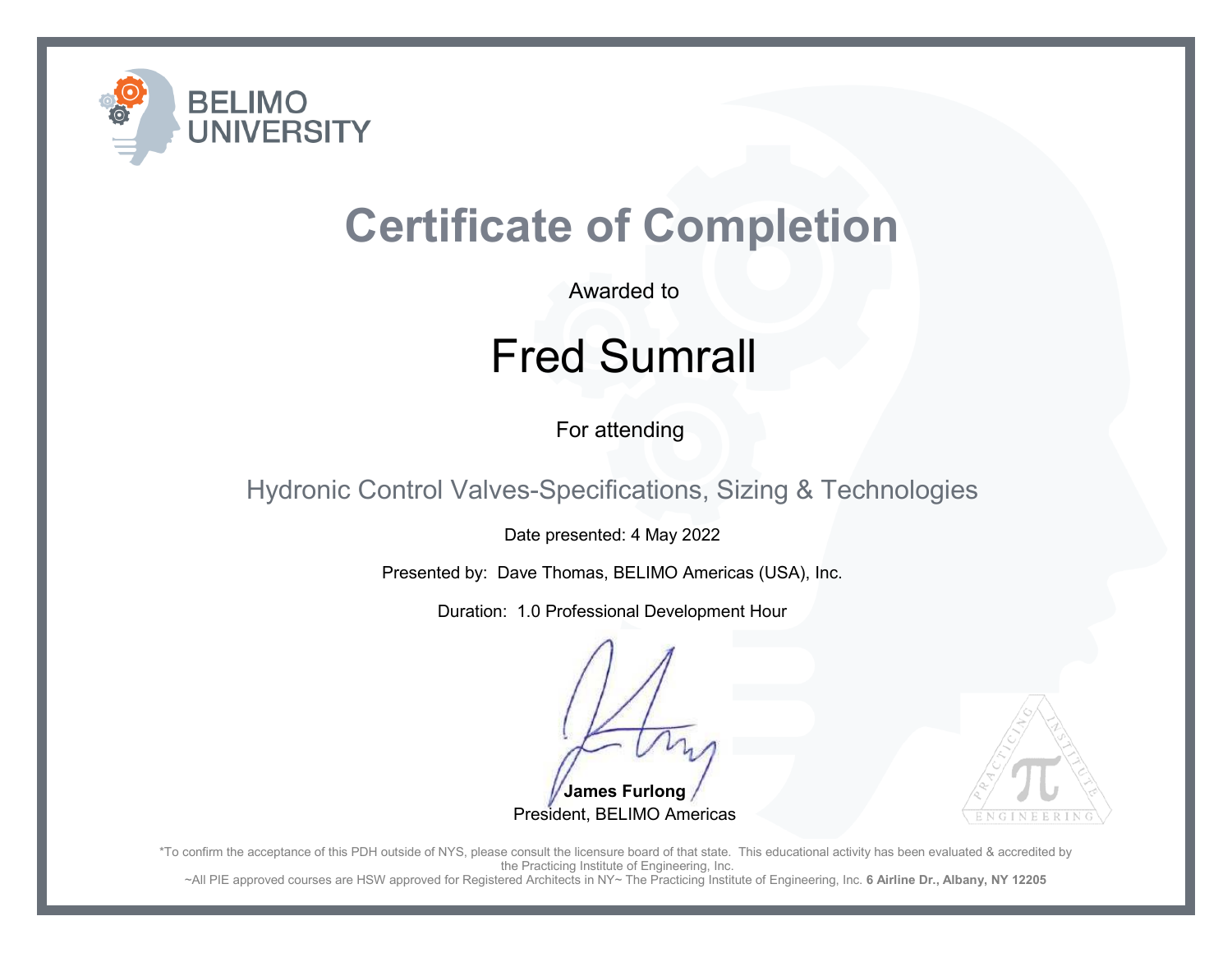

Awarded to

#### Sam Shore

For attending

Hydronic Control Valves-Specifications, Sizing & Technologies

Date presented: 4 May 2022

Presented by: Dave Thomas, BELIMO Americas (USA), Inc.

Duration: 1.0 Professional Development Hour

**James Furlong**President, BELIMO Americas



\*To confirm the acceptance of this PDH outside of NYS, please consult the licensure board of that state. This educational activity has been evaluated & accredited by the Practicing Institute of Engineering, Inc.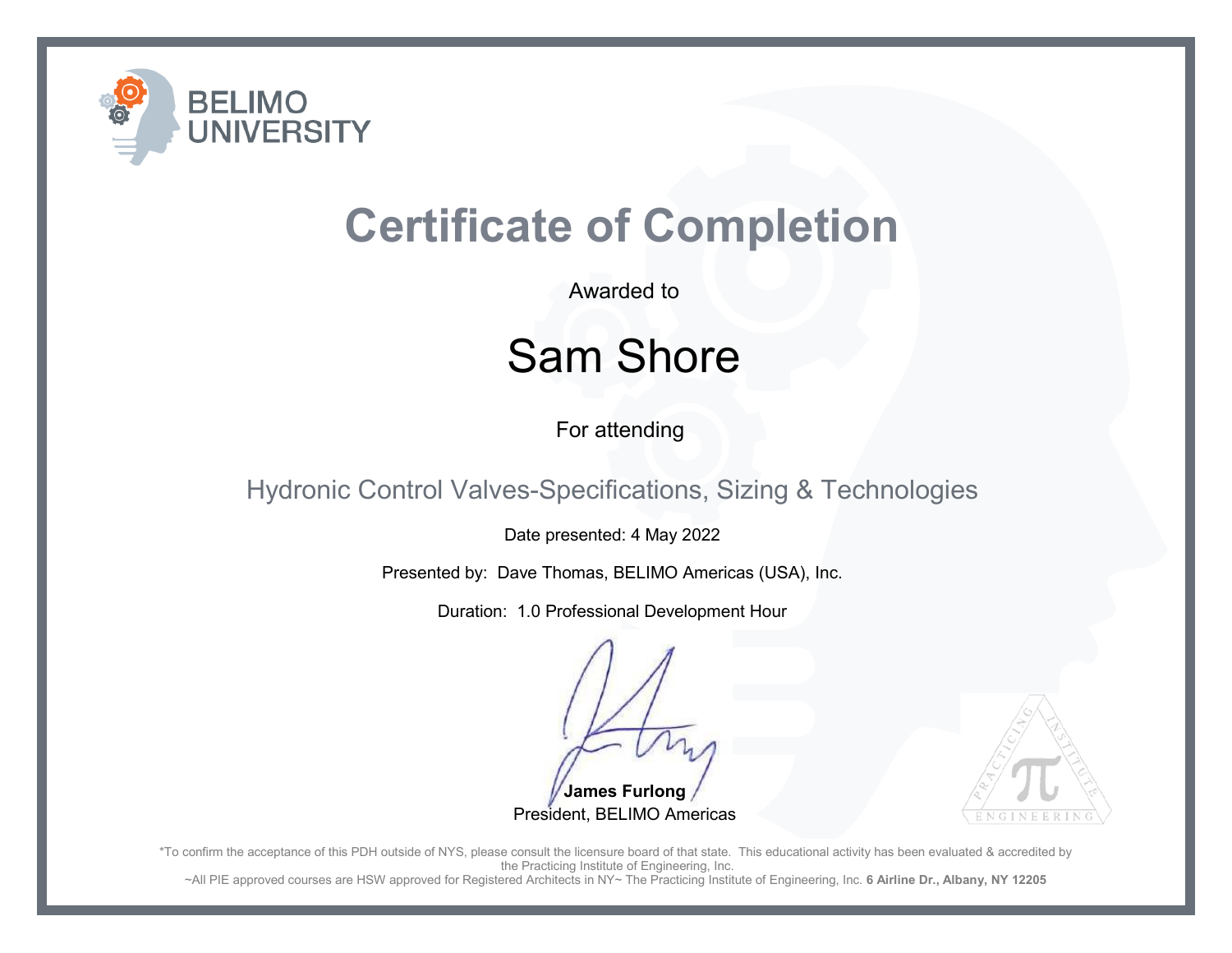

Awarded to

#### Scott Mckenzie

For attending

Hydronic Control Valves-Specifications, Sizing & Technologies

Date presented: 4 May 2022

Presented by: Dave Thomas, BELIMO Americas (USA), Inc.

Duration: 1.0 Professional Development Hour

**James Furlong**President, BELIMO Americas



\*To confirm the acceptance of this PDH outside of NYS, please consult the licensure board of that state. This educational activity has been evaluated & accredited by the Practicing Institute of Engineering, Inc.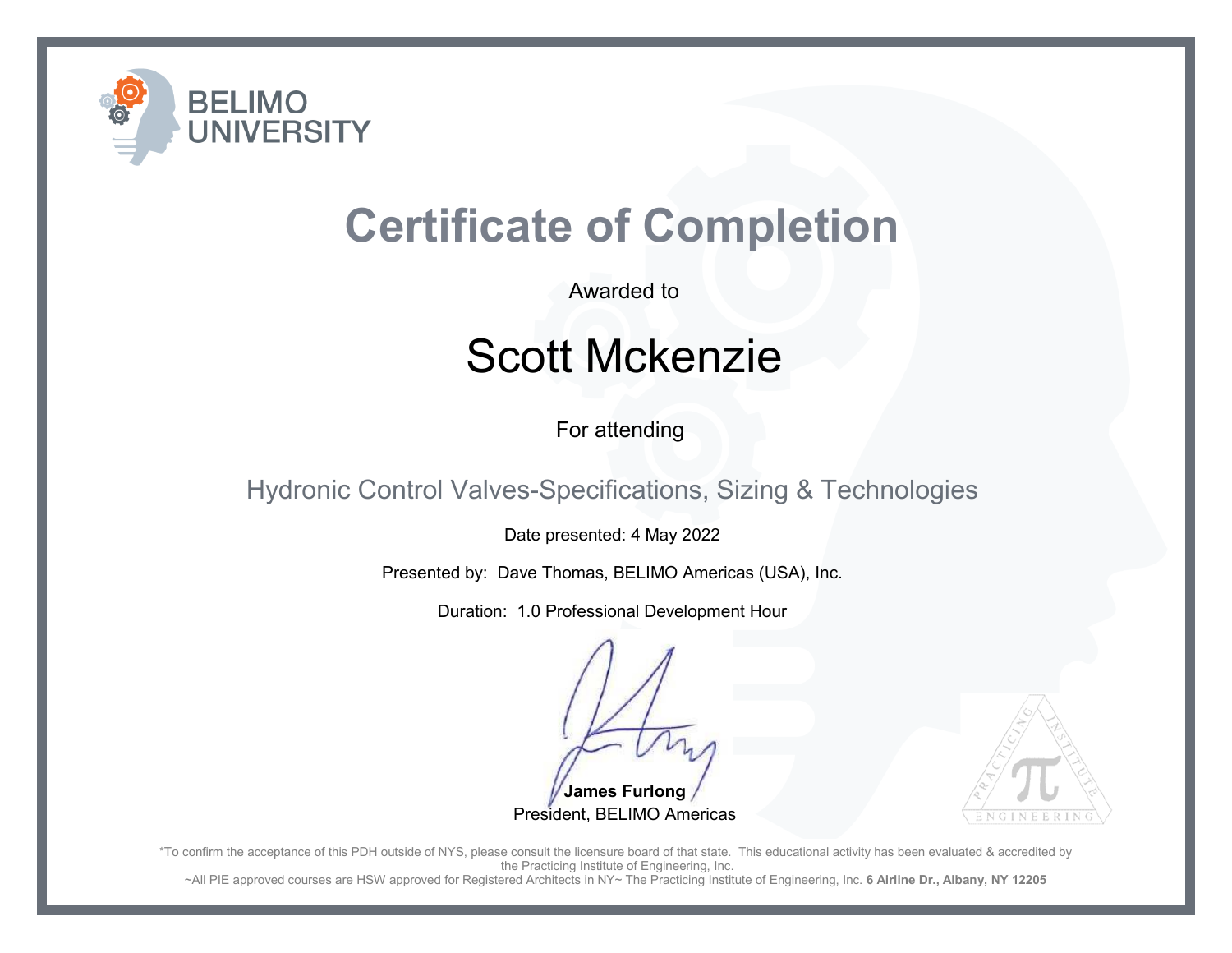

Awarded to

# Terry Townsend

For attending

Hydronic Control Valves-Specifications, Sizing & Technologies

Date presented: 4 May 2022

Presented by: Dave Thomas, BELIMO Americas (USA), Inc.

Duration: 1.0 Professional Development Hour

**James Furlong**President, BELIMO Americas



\*To confirm the acceptance of this PDH outside of NYS, please consult the licensure board of that state. This educational activity has been evaluated & accredited by the Practicing Institute of Engineering, Inc.